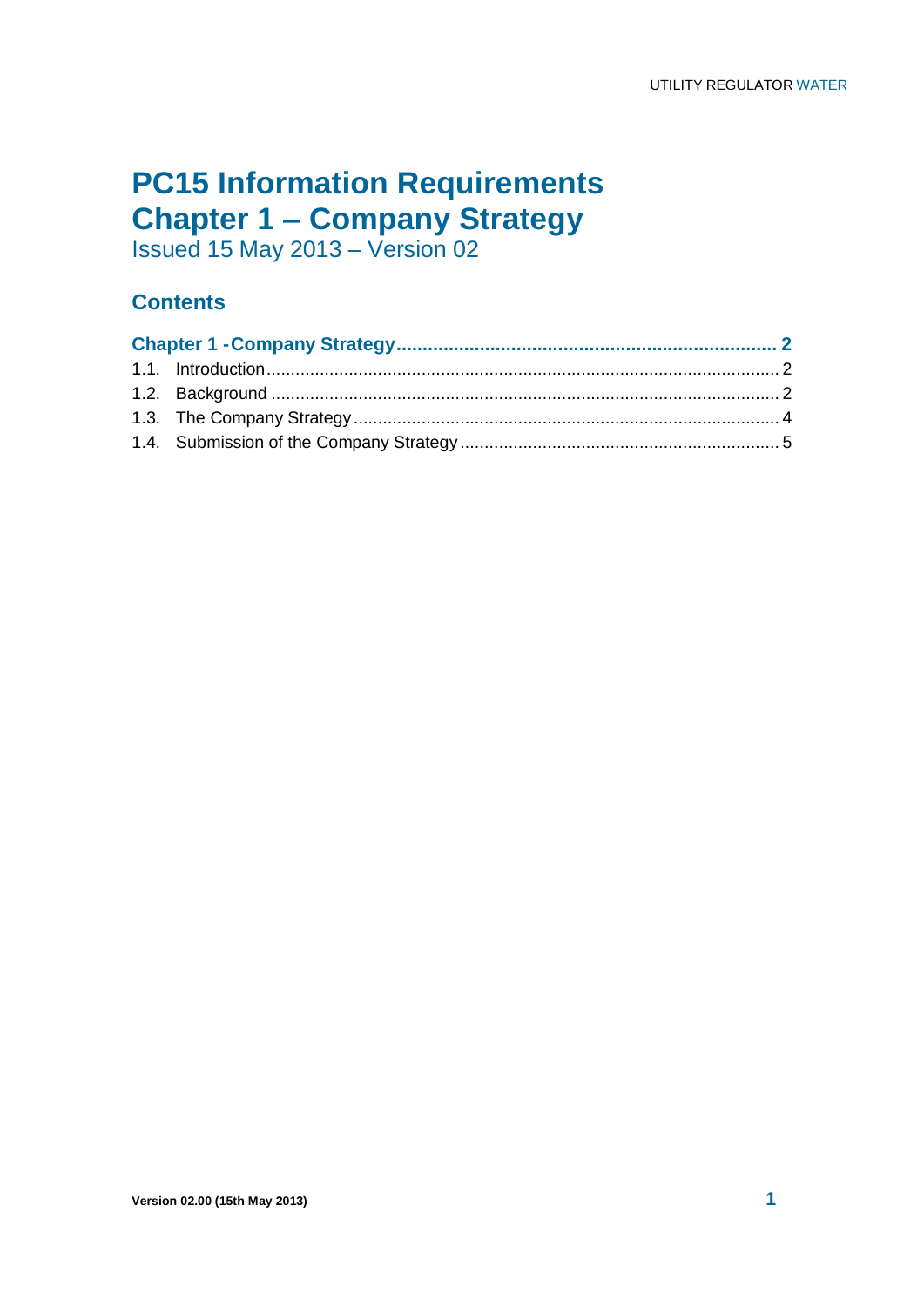# **Chapter 1 - Company Strategy**

#### **1.1. Introduction**

1.1.1. This chapter sets out our requirement for NI Water to submit its long term strategy as part of its PC15 Business Plan, outlining its strategic vision for the development and delivery of water and sewerage services.

#### **1.2. Background**

1.2.1. In our Approach to PC15 we highlighted key issues which are changing the context within which water and sewerage services are delivered and the impact these changes will have on the delivery of sustainable long term outcomes. For example:

- Climate change is increasing the variability and unpredictability of rainfall, increasing the risk of flooding and increasing water scarcity. New ways of working will be required to lower our carbon impact by reducing energy consumption and realising opportunities to generate renewable energy.
- Increasing awareness of the 'value' of water will increase the pressure to use water wisely and abstract less in order to maintain the quality of the aquatic environment and sustain biodiversity.
- Rising consumer expectations, new European directives and an awareness of the economic value of a clean environment all drive the need for higher quality standards. New ways of working will be required to ensure that these improvements can be delivered in ways that are not disproportionately expensive or have significant carbon impacts.

1.2.2. It is clear that the best solutions to many of these emerging issues cannot be provided by NI Water in isolation. For example:

- better drinking water quality might best be achieved by land management and pollution control to improve river water quality, rather than extending treatment processes;
- improvements in environmental standards might best be achieved by managing diffuse pollution within an integrated catchment plan, rather than constructing energy-intensive treatment processes to deliver progressively marginal reductions in pollution from point discharges of wastewater;
- increasing demand for potable water might best be addressed by reducing leakage and introducing demand management measures that reduce waste, rather than by increasing water abstraction, treatment and transfer – all with an associated energy demand; and,
- increasing flood risk might best be addressed by managing storm water locally through careful urban design and the use of sustainable urban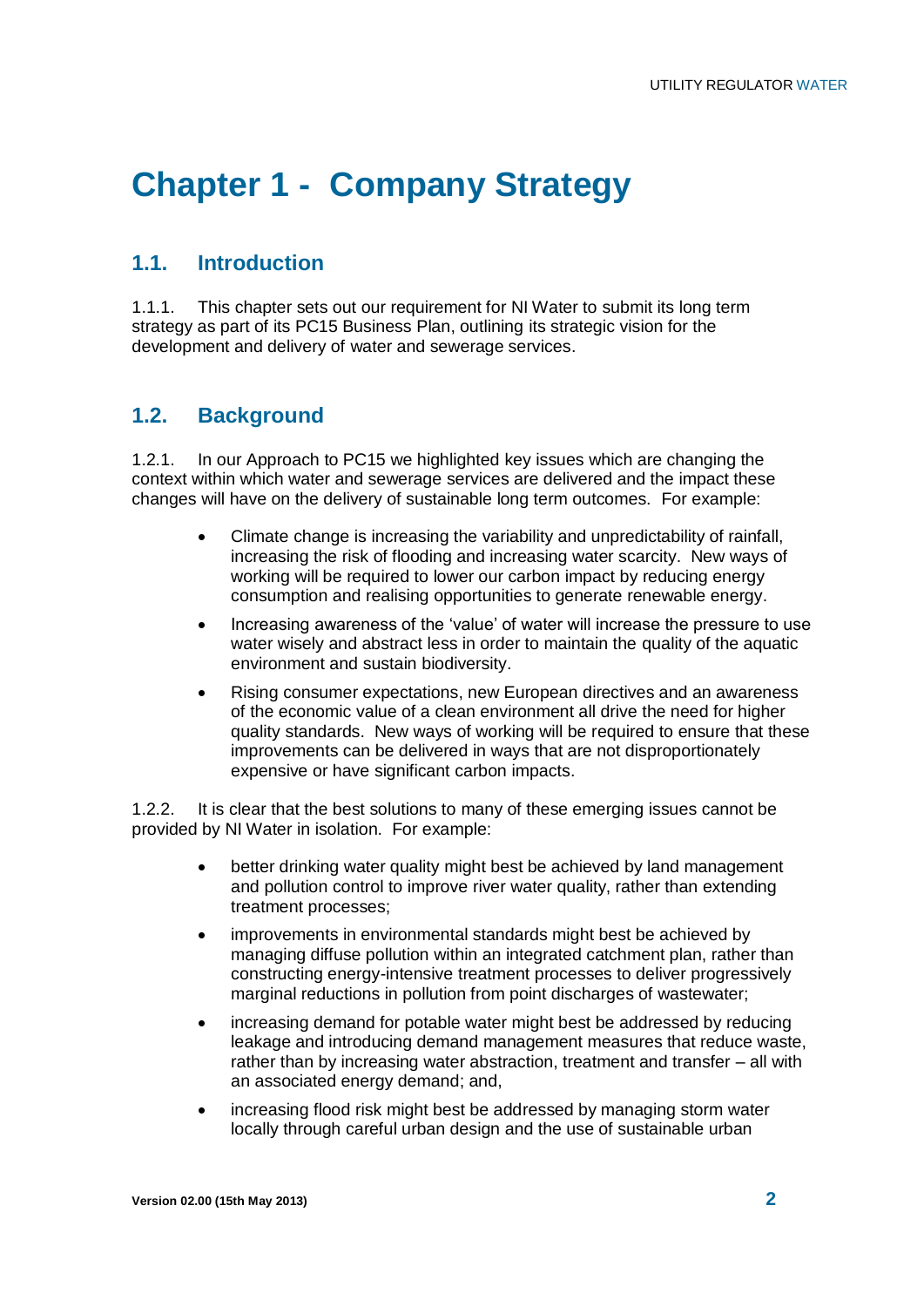drainage systems, rather than providing progressively larger sewerage systems.

1.2.3. In the face of these challenges, there is an opportunity to move from asset-based solutions that are delivered in isolation by NI Water, to integrated, sustainable solutions developed by a range of stakeholders with a shared interest in the outcomes and which carry shared risk.

1.2.4. A key barrier to the implementation of integrated sustainable solutions is the time it takes to:

- undertake the strategic studies and pilot trials that provide confidence that innovative solutions can be delivered;
- address any regulatory barriers and amend legislation and regulations to allow innovative and shared solutions to be implemented;
- allocate actions for delivering innovative solutions across different stakeholders and assess and secure funding in line with the polluters pays principle to ensure co-ordinated delivery;
- allow the benefits of each stage of development to be assessed before the next stage of implementation begins.

1.2.5. Overcoming these barriers will require careful long term planning. This will be realised through the development of a Long Term Water Strategy (LTWS) which takes a holistic view of water management in NI, an NI Water Company Strategy and a funded Price Control.

1.2.6. The LTWS is being led by the Department for Regional Development with the involvement of all stakeholders. It provides a broad forum for considering the issues highlighted above and establishes a framework within which integrated sustainable solutions can be delivered across the wider water sector.

1.2.7. In supporting a longer term platform for investment, we require, as part of NI Water's Business Plan submission, a company strategy which:-

- sets out its vision for the industry with the identification of outcomes for the environment and the consumer over the longer term;
- addresses the issues raised by a changing environment;
- demonstrates ownership of its strategy for delivering sustainable services for current and future consumers;
- identifies the key issues and risks which the company will face when delivering sustainable water and sewerage services and the steps it will take to pro-actively manage them; and,
- states any assumptions it has made in setting out its strategy and vision for the future.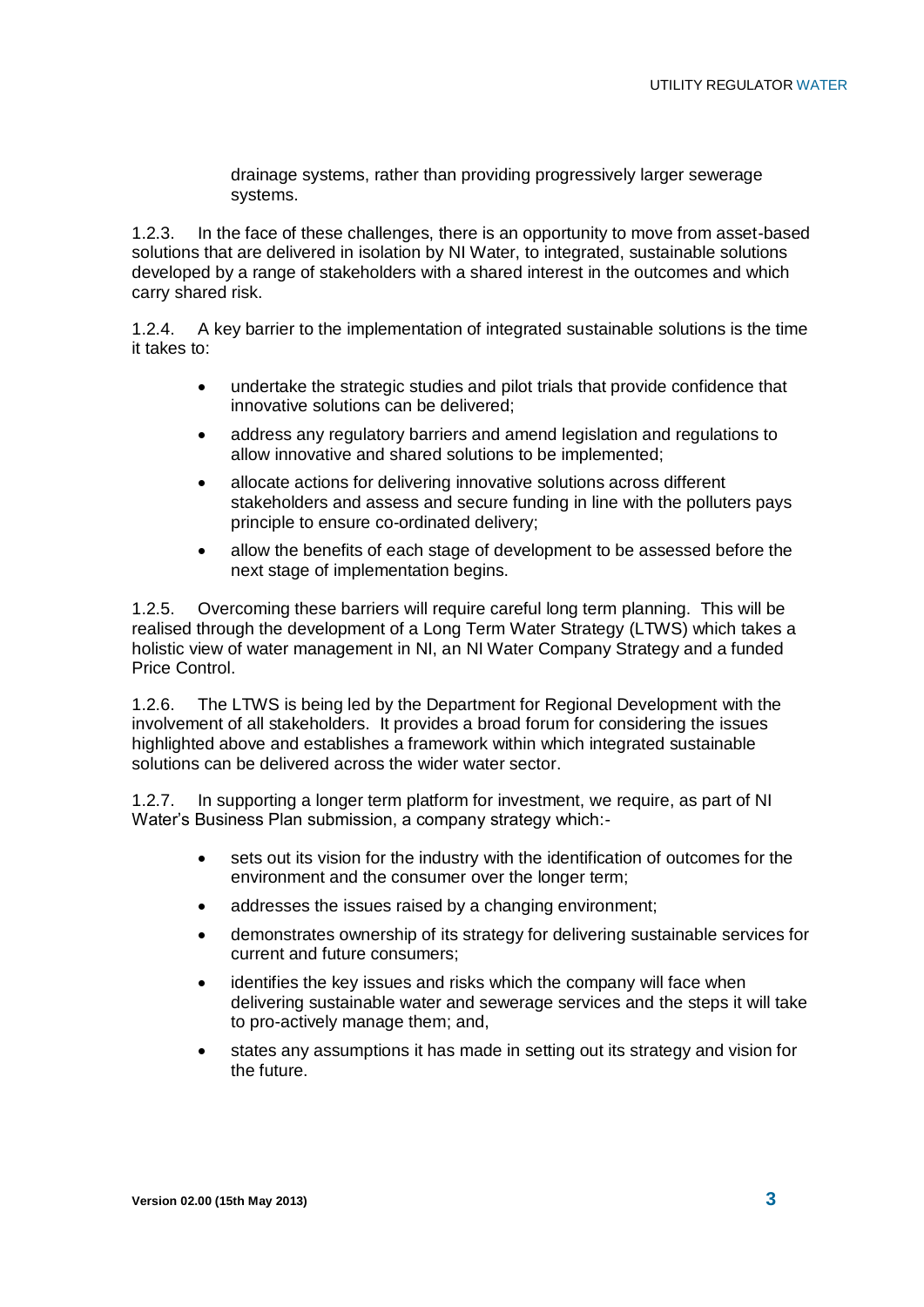## **1.3. The Company Strategy**

1.3.1. The Company Strategy should address the broad objectives outlined above. In the following section we outline key issues which we expect the company to consider in the content and presentation of its Company Strategy.

1.3.2. The Company Strategy should consider a 24 year period consistent with the Long Term Water Strategy.

1.3.3. The Company Strategy should address environmental, social and economic development and consider how these factors can be balanced to provide sustainable water and sewerage services into the future.

1.3.4. The Company Strategy should set out how consumer preferences, expressed through the PC15 consumer engagement and previous consumer surveys, have been and will be addressed through the delivery of long term objectives. The company should outline and schedule any further consumer engagement which it intends to carry out to inform the development and delivery of its plan.

1.3.5. The Company Strategy should consider the sustainability of current approaches to achieving environmental and drinking water quality outcomes and consider how alternative, more sustainable, approaches might be applied in the future. The company should seek to ascertain the scope for such alternative approaches in the context of Northern Ireland.

1.3.6. The Company Strategy should consider the sustainability of current approaches to water distribution and drainage and consider how alternative, more sustainable, approaches might be applied in the future.

1.3.7. The Company Strategy should consider the sustainable long term management and stewardship of its assets, identifying its objectives for delivering maximum value to consumers, through robust assessment and targeting of investment needs over the longer term

1.3.8. The Company Strategy should consider strategies to reduce consumption and waste and identify long terms aspirational targets and medium term economic targets for the reduction in consumption and waste. This should include consideration of issues such as water demand management, leakage, stormwater and infiltration management, and reduced energy and chemical consumption.

1.3.9. When addressing the sustainability of current approaches of service delivery and the long term stewardship and management of its assets, the company should address the impact of climate change and set out its strategy for climate change adaptation and mitigation. The company should identify risks and uncertainty associated with climate change and set out how the company plans to manage these risks.